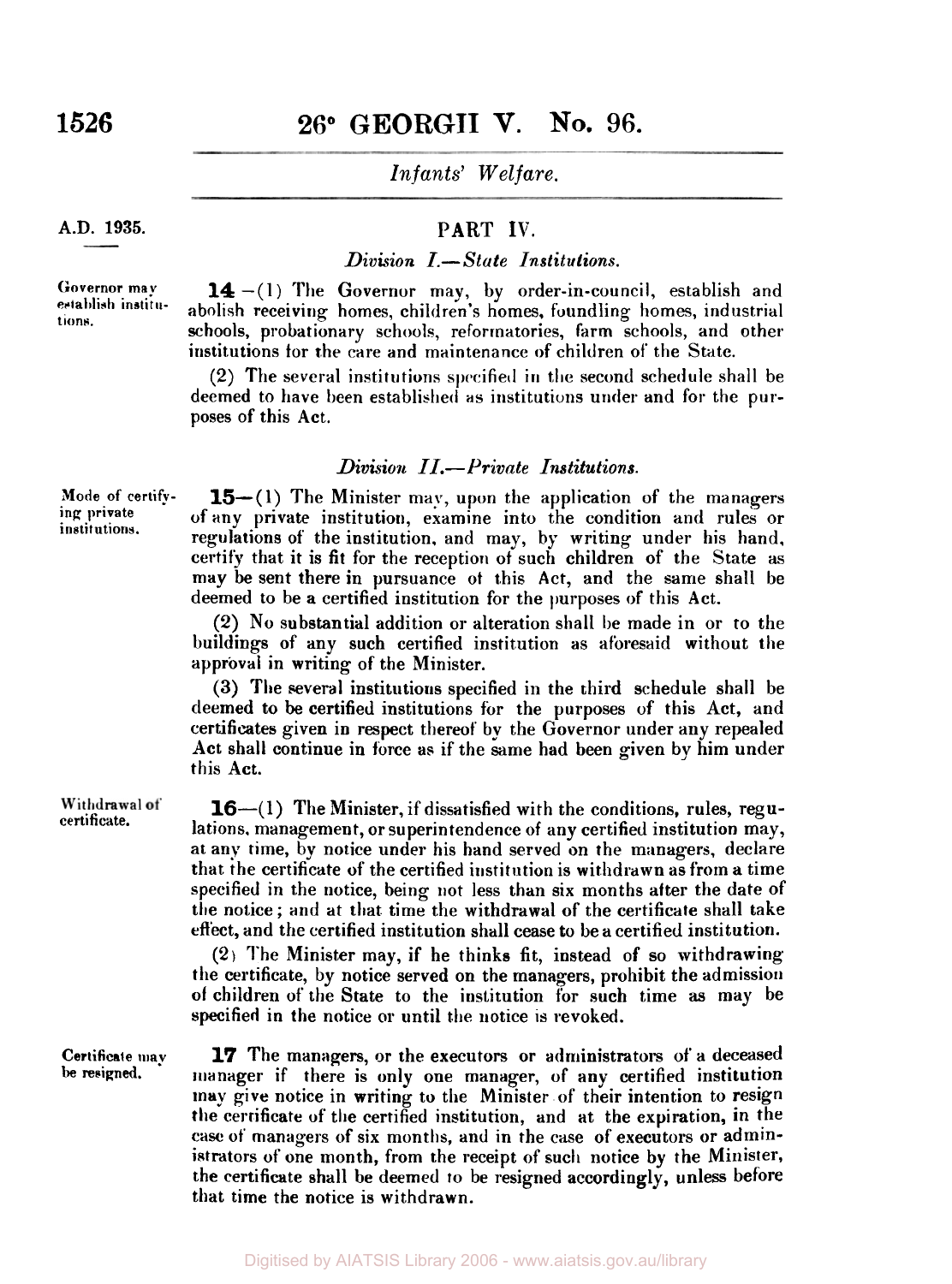**18** A child of the State shall not be received into a certified insti- A.D. 1935. <br>tution after the date of the receipt by the managers of the notice of tution after the date of the receipt by the managers of' the notice ot - withdrawal of the cer tificate for their certified institution. or after the **Effect of**  date of the notice of resignation of the certificate; but the obligation withdrawal of of the managers to maintain any children of the State detained in their institution at the respective dates aforesaid shall, except so far as the Minister otherwise directs, continue until the withdrawal or resignation of the certificate takes effect, or until the discontinuance of the contribution out of money provided by Parliament towards the expenses of the children detained in the certified institution, whichever may first. happen.

**19** Where an institution ceases to be a certified institution, the Disposal of children of the State detained therein shall be, by order of the Minister, *inmates on with-*<br>
side a disclosured as therefore details and the state of the Minister, *drawal* of either discharged or transferred to some other institution.

*20* The managers of any certified institution may decline to receive **Liabilities** of any child of the State proposed to be sent to it under this Act, but, when they have once received him, they shall be deemed to have undertaken the maintenance **or** such child during the whole period for which he is liable to be detained in the certified institution, or until the withdrawal or resignation of the certificate takes effect, or until the discontinuance of the contribution out of money provided by Parliament towards the expenses of the children detained in the institution, whichever may first happen.

21 The managers of every certified institution shall be entitled to State aid to certi-<br>receive out of any moneys which may be provided by Parliament for fied institutions. that purpose, for every child of the State maintained in the certified institution during the preceding year, or any part thereof, **a sum** calculated at such rate per week as **the** Minister approves.

#### **PART V.**

### **CHILDREN'S COURTS AND CHILDREN OF THE STATE.**

#### *Divison I.-Children's Courts.*

**22**-(1) The Governor may, by proclamation, establish for the Children's courts. purposes **of** this Act special courts to be called children's courts.

(2) **A** children's court shall be deemed to have been established for the purposes of this Act, and may **be** held at any place within the State where a court of petty sessions is, or has been appointed to be, held.

**23**—(1) The Governor may appoint one or more justices to be a Special pecial magistrates, special magistrate or special magistrates for any district.

**(2** Every special magistrate appointed for any district under any Act hereby repealed, and who **was** in office **as** such special magistrate

**certificate.**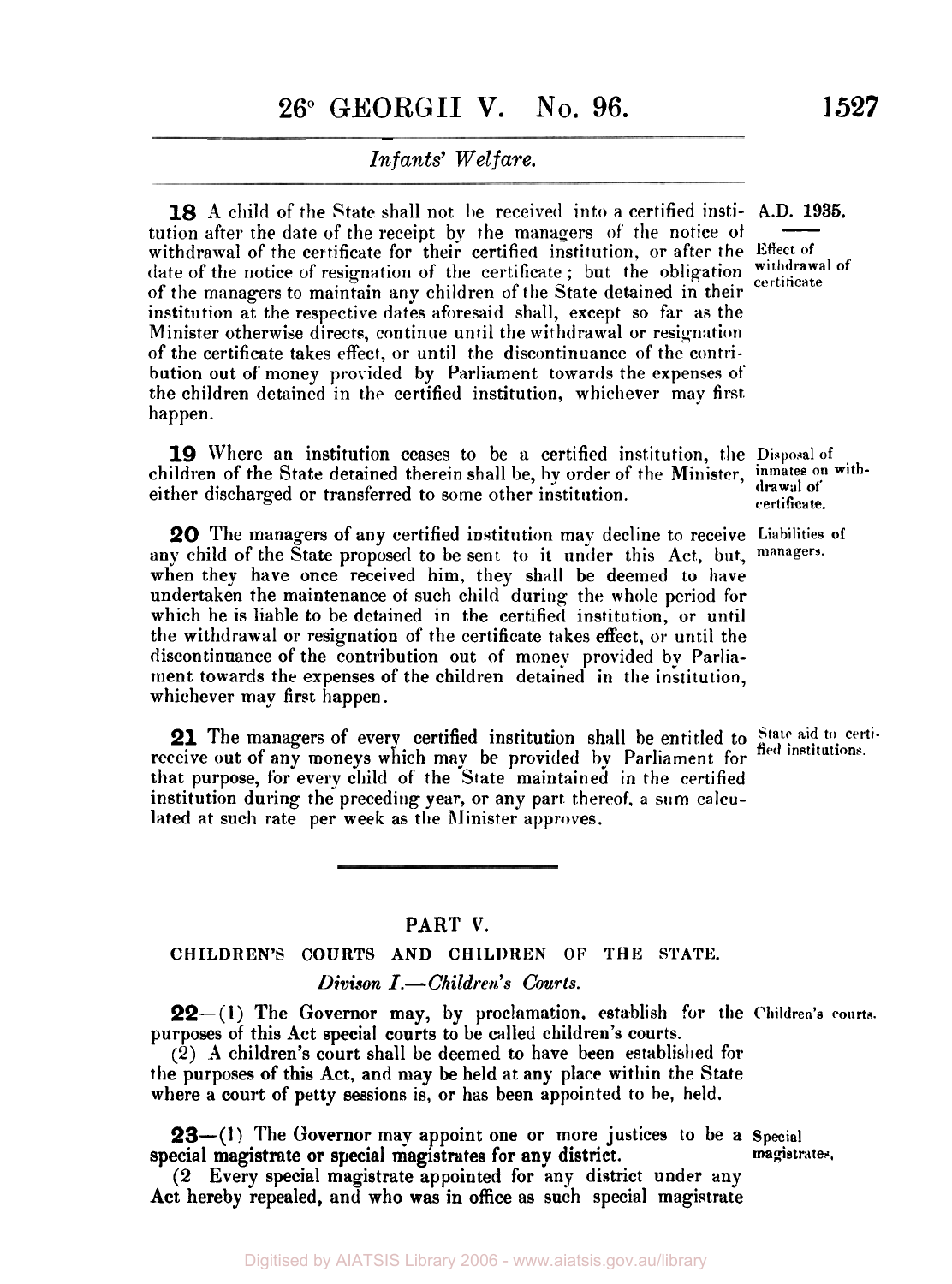## 1528

## **26° GEORGII** V. **No. 96.**

|                                                                        | Infants' Welfare.                                                                                                                                                                                                                                                                                                                                                                                                                                                                                                                                                                                                                                                                                                                                                                                                                                                                                                                                                        |
|------------------------------------------------------------------------|--------------------------------------------------------------------------------------------------------------------------------------------------------------------------------------------------------------------------------------------------------------------------------------------------------------------------------------------------------------------------------------------------------------------------------------------------------------------------------------------------------------------------------------------------------------------------------------------------------------------------------------------------------------------------------------------------------------------------------------------------------------------------------------------------------------------------------------------------------------------------------------------------------------------------------------------------------------------------|
| A.D. 1935.                                                             | at the commencement of this Act, shall be deemed to have been<br>appointed under this Act as special magistrate for such district.<br>(3) For the purposes of this section and section twenty-four<br>"district" means a city and a municipality.                                                                                                                                                                                                                                                                                                                                                                                                                                                                                                                                                                                                                                                                                                                        |
| Constitution of<br>children's courts.                                  | <b>24</b> Every children's court shall consist—<br>1. Where situate in any district for which a special magistrate<br>has been appointed as hereinbefore provided, of one or<br>more special magistrates for that district: and<br>II. Where situate in any district for which no special magistrate<br>has been appointed, of any two or more justices for such<br>district.                                                                                                                                                                                                                                                                                                                                                                                                                                                                                                                                                                                            |
| Proviso.                                                               | Provided, however, that, if at any time within any district for which a<br>special magistrate has been appointed no special magistrate is present<br>when a children's court is required to be held, any two justices for that<br>district may exercise the jurisdiction of, and while so doing shall con-<br>stitute, a children's court.                                                                                                                                                                                                                                                                                                                                                                                                                                                                                                                                                                                                                               |
| Powers of court.                                                       | <b>25</b> A children's court and the magistrate or justices constituting<br>such court, in addition to any other jurisdiction, powers, and authorities<br>conferred upon them by this Act, shall have and may exercise in respect<br>of offences committed by children all the powers and authorities for the<br>time being possessed by police magistrates, courts of petty sessions, or<br>justices.                                                                                                                                                                                                                                                                                                                                                                                                                                                                                                                                                                   |
| Jurisdiction of<br>other courts<br>excluded.<br>Proviso.               | 26 No court of petty sessions, and no justice, other than a special<br>magistrate or a police magistrate or justices sitting as a children's court,<br>shall exercise any jurisdiction in respect of the matters as to which a<br>children's court has jurisdiction : Provided that nothing in this section<br>shall abridge or prejudice the powers of justices to receive any complaint<br>or issue any summons, or to grant, issue, or endorse any warrant, or<br>admit to bail.                                                                                                                                                                                                                                                                                                                                                                                                                                                                                      |
| Children's courts<br>courts of petty<br>sessions<br>10 Geo. V. No. 55. | 27 Subject to this Act, and so far as may be consistent with the<br>to have powers of jurisdiction hereby conferred on children's courts, all the provisions of<br>the Justices Procedure Act 1919 shall apply to children's courts and to<br>every proceeding therein, and to the police magistrates, special magis-<br>trates, and justices constituting such courts, whether sitting in court or<br>acting ministerially out of court, as fully and effectually as if the said<br>provisions were repeated in this Act with the words "children's<br>court" substituted for the words "court of petty sessions," or<br>"justices," and the words " clerk of the children's court " for the word<br>"clerk" or "clerk of petty sessions," wherever they respectively occur.<br>(2) The clerk of petty sessions at the place of holding petty sessions<br>at or nearest to the place at which a children's court is held shall be<br>the clerk of the children's court. |

**Place of sitting. 28** Every children's court shall hold its sittings-

I. In some room **of** the building in which the court of petty sessions of the place usually sits, but the children's court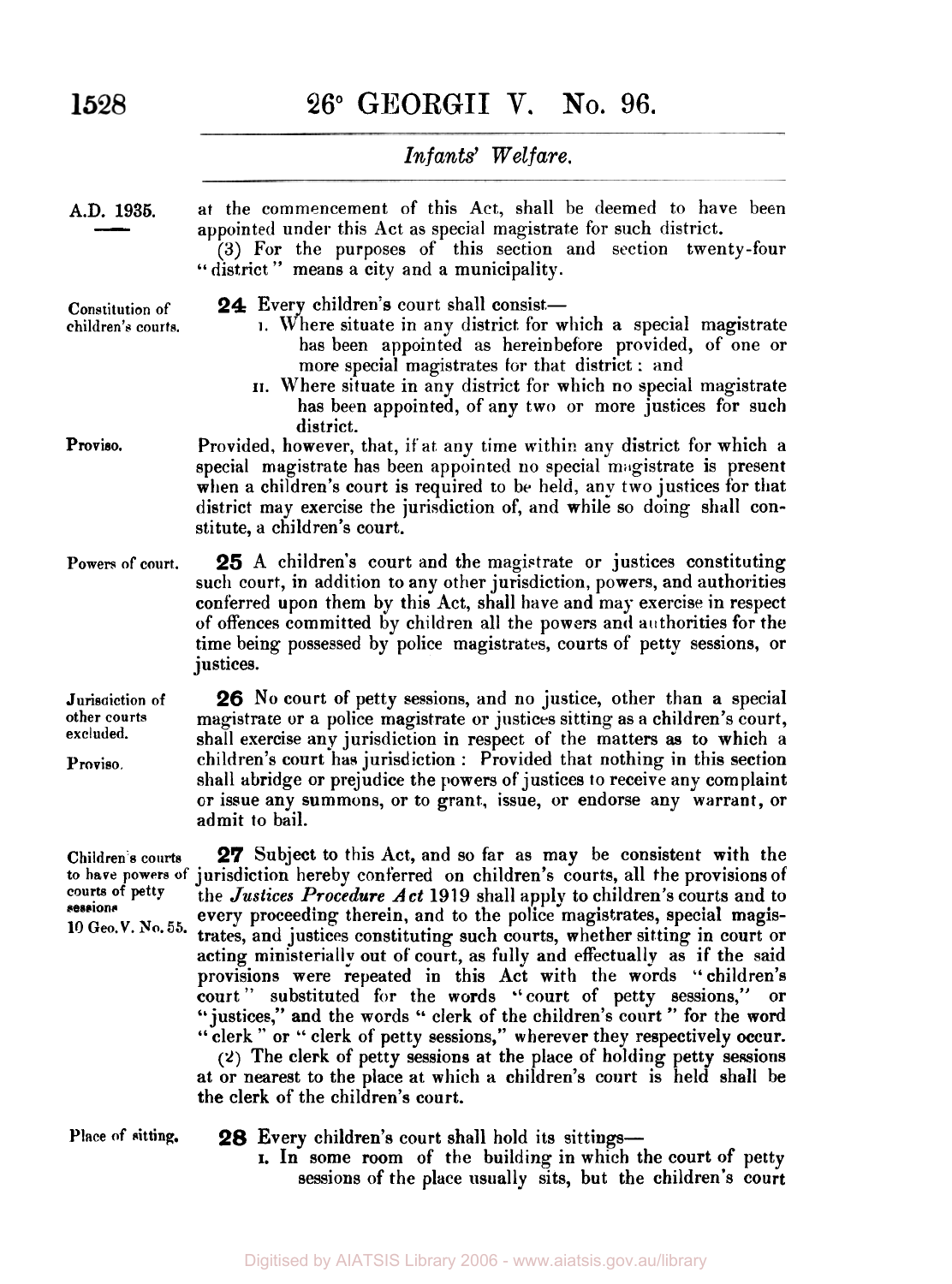shall not be held in the same room as that in which the A.D. **1935.**  court of petty sessions is at the time sitting for the transaction of its business or in which a justice or justices are sitting out of sessions : or  $\frac{1935}{\frac{1}{2}}$ 

**II. In** any other building or room.

**29** The Governor may appoint for **any** children's court or Courts, **Appointment of**  or for the Supreme Court, one or more fit and proper persons, male or probation officers. female, to be called " probation officers," who are willing to perform the duties assigned by this Act to probation officers.

**30** Every probation officer shall comply with the directions of the **Probation** officer court for which he has been appointed, and shall obey all the lawful subject to direcorders of such court with respect to any child under his supervision or **of children's**  his care and control. **court. court. court.** 

**31**-(1) It shall be the duty of every probation officer when Duties of probation officers required by a court-

- I. To investigate the circumstances of any complaint, charge, information, or application made in respect of any child and endeavour to ascertain his address and that of his parents :
- **II.** To inquire and furnish the court with information as to the child's habits, conduct, and mode of living :
- **III.** To render to the court such assistance as it may require :
- **IV.** To visit **and** supervise any child before and after the hearing and determination of the case as may be directed by the court: and
- v. To perform **any** other duties that the Governor may by regulation direct.

**(2)** It shall be the duty of every probation officer, under whose supervision a child has been placed, to advise, assist, and befriend such child, and when necessary **to** endeavour to find him suitable employment.

sent the interests of any child, and when a child is not represented **by Probation** officers. **a** legal practitioner the probation officer may be heard in any such court **on** such child's behalf. (3) Every probation officer may appear in any such court to repre- **Powers** of

**32**—(1) Any child may be released by a court on probation, and, if Child released so released, or if discharged on surety to appear for punishment when conditionally to called upon, or to be of good behaviour, such child shall, if the court so be under supercalled upon, or to be of good behaviour, such child shall, if the court so be under super-<br>
orders, be under the supervision of a probation officer of the court vision officer. making such order, or of a probation officer of some other court, who shall for that purpose be deemed to be a probation officer of the court making the order **as** if he had been appointed for that court.

**sion** or care and control the powers of a police officer. (2) Every probation officer shall have as to the child under his super- **When probation** 

**tions and orders** 

**officer to have powers of police officers.**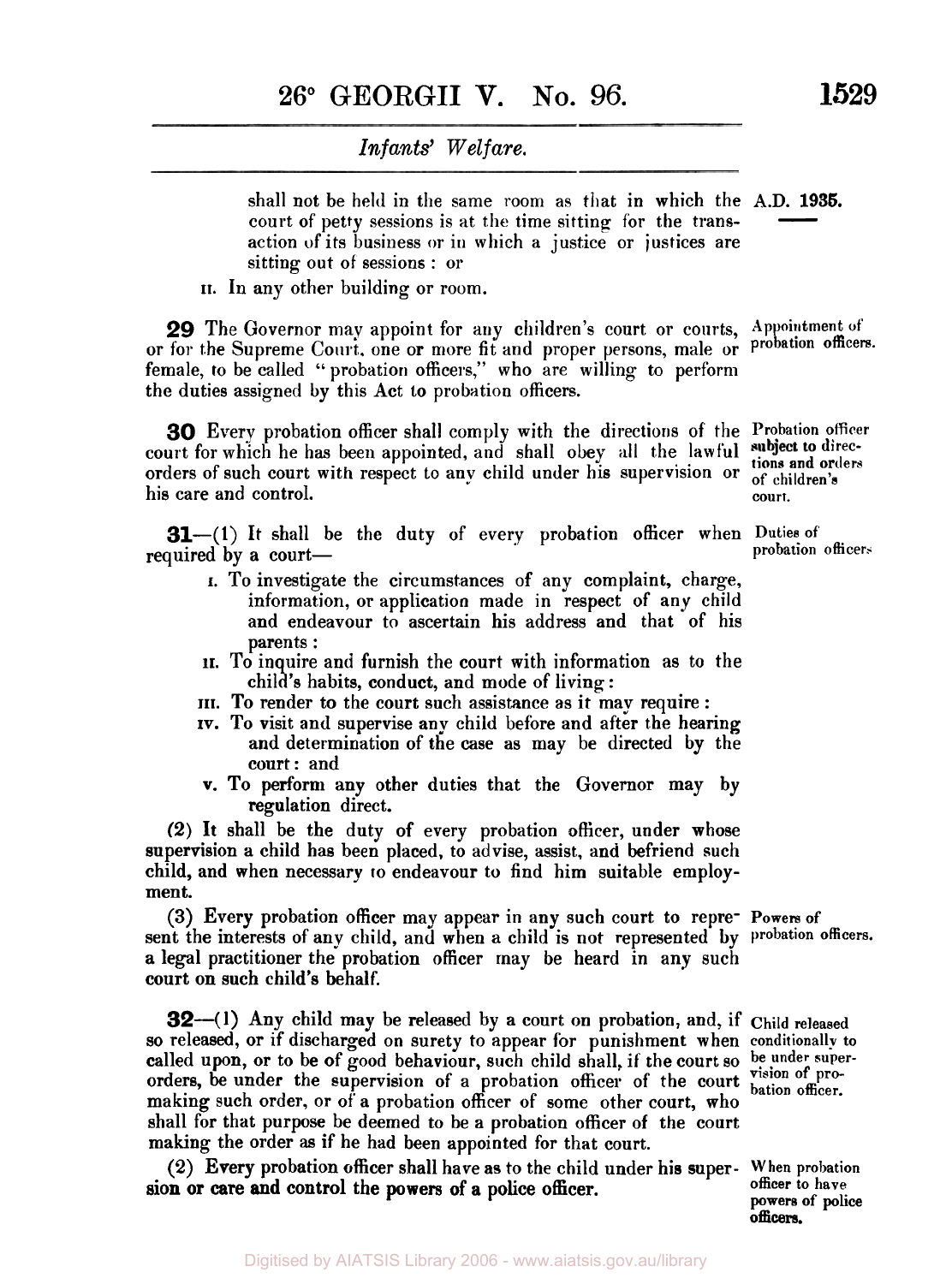## **1530 26° GEORGII V. No. 96.**

## *Infants' Welfare.*

#### **A.D. 1935.**

**A.D. 1935.**<br>——<br>Probation officer **may bring child before court for further action** 

**Powers of court children- released on probation, &c.** 

(3) At any time in his own discretion such probation officer may apprehend without warrant and bring any child under his supervision before the court which made the order respecting such child for further or other action as the court may see fit to exercise.

#### **33**—(1) Where any child who, under this  $Act-$

- with respect to **I.** Has been released on probation:
	- **11.** Has been discharged on his entering into **a** recognisance to appear for punishment when called upon, or to be of good behaviour-

fails to observe any terms or conditions imposed upon him by a court at the time of his release or discharge, the court may, by notice given to the parent of such child, or the person with whom he is living, or the probation officer, direct that **such** child be brought before the court at a time named in the notice; and if such child is not so brought before the court may issue a warrant to apprehend such child and to bring him before such court.

**(2)** If it appears to any court that such failure has occurred, the court may deal with such child in the same manner as if he had not been so released or discharged.

**(3)** This section shall be read and construed as in aid and not in aerogation of any other provisions of this Act.

**34** Where a child has been placed by a court under the supervision of a probation **officer** the court, if satisfied on the report of such probation officer that the parent of the child or the person with whom he is living **has** failed, neglected, or refused to comply with any condition imposed **by** the court for the child's welfare and health, may remove the child from the care of such parent or person and cancel any order already made by it, and further deal with the child according to law.

**Exclusion of 35**—(1) Where any charge, complaint, or application under this public from court. Act is being heard, the children's court may order any person who, in Act is being heard, the children's court may order any person who, in the opinion of the court, is not directly interested in the proceedings to leave the court-room or place in which such hearing is taking place and the precincts thereof.

**Penalty for (2)** If any person ordered as aforesaid to leave such court-room or place disobeying order and the precincts thereof, or, having obeyed the same, returns to such<br>for exclusion. court-room or place, or the precincts thereof during such hearing the **for example 20 for exclusion** *court-room* or place, or the precincts thereof, during such hearing, the court may direct a police officer to remove such person, and such person shall be liable to a penalty of two pounds, or to imprisonment for fortyeight hours, and the court may impose either of such penalties upon its own knowledge of the commission of the offence.

> (3) An order shall not be made under subsection **(1)** hereof in respect of any person who is-

I. Counsel or solicitor for any of the parties to the proceedings or clerk **to** such solicitor:

**Powers of court in cases of under supervision of probation officer placed**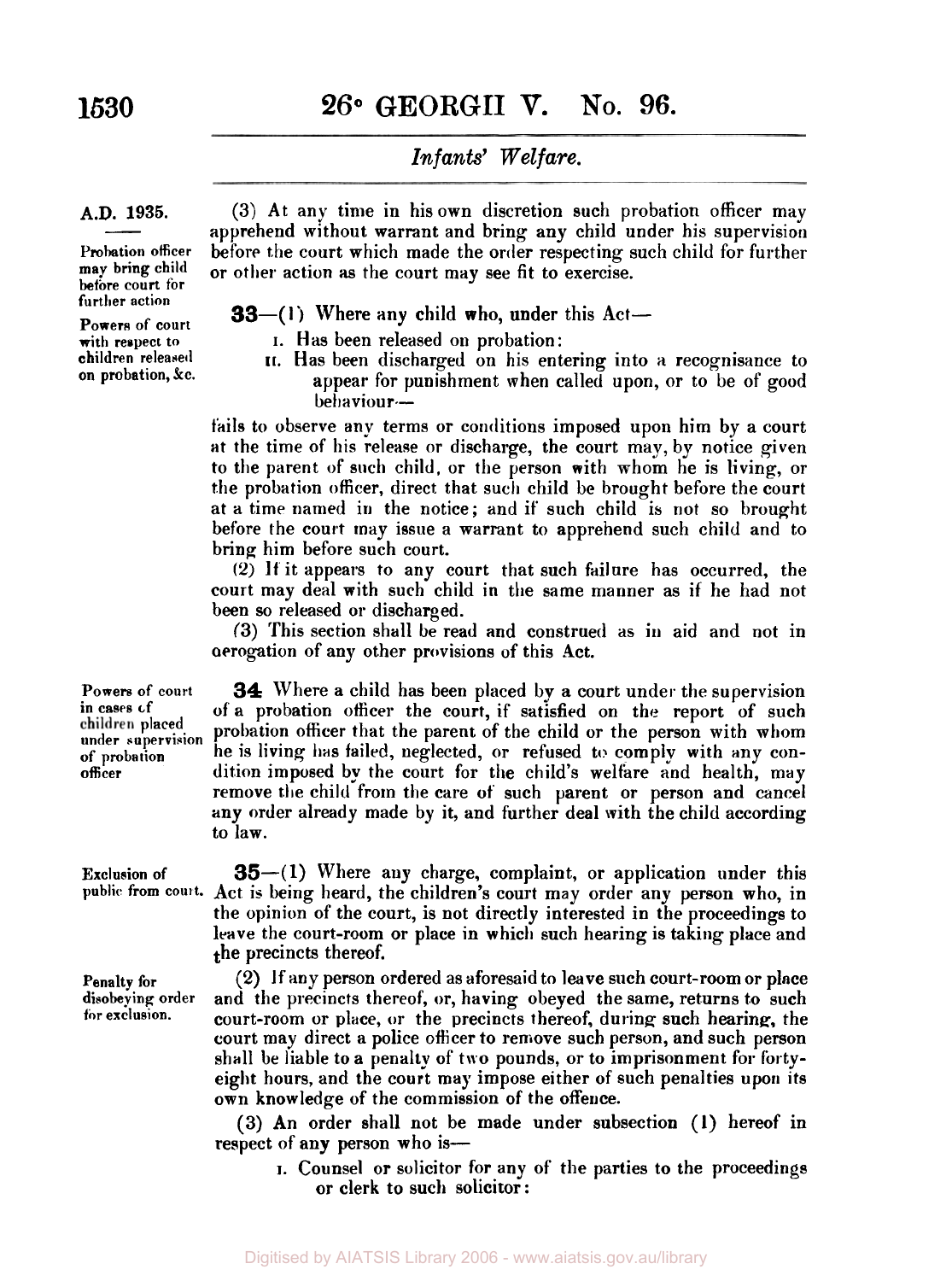- 
- II. A probation officer :<br>III. A parent of the defendant :
- IV. The mother or sister of any female defendant or of a female witness whose age is less than eighteen years : or Infants' Welfare.<br>
I. A probation officer :<br>
III. A parent of the defendant :<br>
IV. The mother or sister of any female defendant or of a female
- v. A female friend for whose presence such defendant as last aforesaid has asked : Provided that only one such friend shall be exempted hereunder.

**(4)** No person shall publish a report of the proceedings before the **Reporting** procourt or the result of any such proceedings, if such publication has ceedings, been prohibited by the court.

Penalty : Twenty pounds.

**36**- $(1)$  The clerk shall keep a register independently of that used Register of in the court of petty sessions of the minutes or memoranda of all con- children's court. victions, orders, and proceedings of the children's court, in the preprescribed form and with the Prescribed particulars, and such register shall be distinguished by the name of the place at which such court is held as in the said form prescribed.

from such register, certified by the clerk keeping the same to be **a** true **to be evidence.**  extract, shall be *prima facie* evidence of the matters entered therein. **(2)** Such register, and also any document purporting to be an extract **Certified extracts** 

(3) The minutes or memoranda of every day's sitting of the Justices to sign children's court shall be signed by the special magistrate, police magis- **register.**  trate, or justices constituting such court by and before whom the convictions, orders, or proceedings referred to in the minutes or memoranda were made or had.

any justice, and by any person authorised in that behalf by a justice, **inspection.**  or by a law officer of the Crown, or, so far as relates to the proceedings in any particular case, by any party to the proceedings, or by the parent of the child in respect of whom the entry is made. **(4)** Every such register shall be open for inspection, without fee, by **Regieter open for** 

#### *Division II -Admission or Committal of Children of the State.*

**37**-(1) Subject to the approval of the Minister, any child under Children admitted the age of seventeen years may, on the application of its parent or near on application. relative, be admitted by the Director as a child of the State.

(2) Every child so admitted may be dealt with in the same way as any neglected child committed by a children's court to the care of the Department.

**38** Any justice may, upon oath being made before him by an officer **Warrant** for of the Department or other person appointed by the Director in that apprehension behalf that having made due inquiry, he believes any child to be **a**  neglected **or** uncontrollable child-

- I. Issue his summons for the appearance of such child before a children's court : or
- **II.** In the first instance, issue his warrant to a police officer or a probation officer directing such child **to** be apprehended.

**AD. 1935.**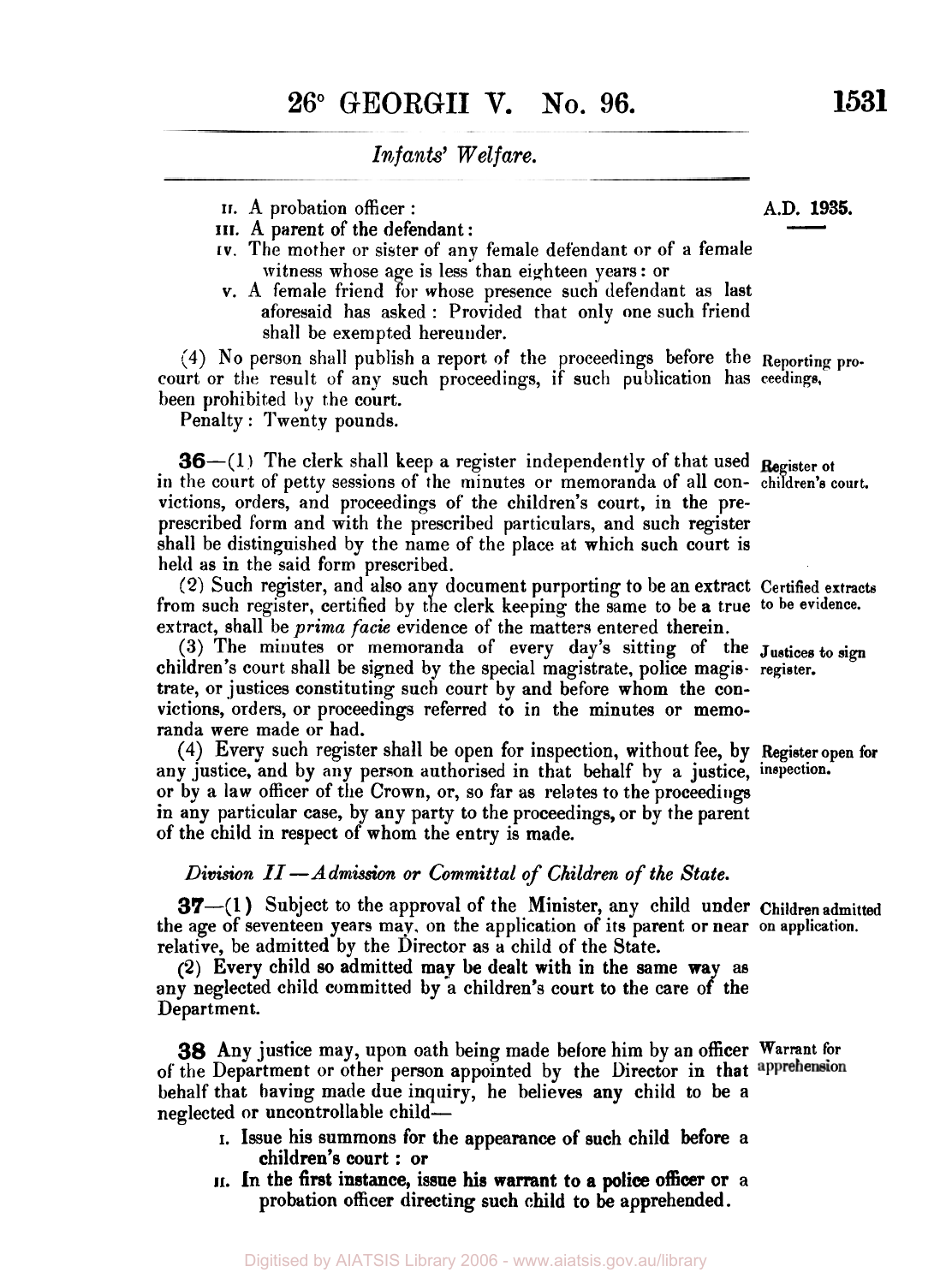**26° GEORGII V. No. 96.** 

## *Infants' Welfare.*

### **A.D. 1935.**

**Ap** rehension of  $\boldsymbol{\epsilon}$ hild.

Warrant **to**  search for child suspected **to** be in brothel or place where opium **IS**  smoked, &c.

**39** A police officer or any person authorised by the Director in that behalf may, although the warrant is not at the time in his possession, apprehend any child for whose apprehension a warrant has been issued under section thirty-eight.

**40**-(1) If it appears to any justice, on complaint made before him on oath by any person of good repute, that there is reasonable cause to suspect that a child is in a place which is or is reputed or suspected to be a brothel, or where opium or any preparation thereof is smoked, or where he is associated with a thief, or where there is reasonable cause to suspect he is being ill-treated or neglected, such justice may issue his warrant authorising the person named therein to search in such place for any child, and to take such child to a receiving home to be dealt with under this Act.

**(2)** Any person authorised by warrant under this section to search for a child may enter, if need be by force, into any house, building, or other place specified in the warrant, and may remove the child therefrom.

**(3)** Every such warrant shall be addressed to and executed by some police officer of or above the rank of sergeant, who shall be accompanied by the person laying the complaint (if such person so desires), **unless**  the justice issuing the warrant otherwise directs.

**(4)** It shall not be necessary in the complaint or warrant to name the child.

Apprehension of **41** Any person authorised by the Director in that behalf, or any police officer, of or above the **rank** of senior constable, may without warrant apprehend a child-

- **I.** Who is in a place which is a brothel, or where opium or any preparation thereof is smoked : or
- **II.** Who, such person or officer, as the case may be, has reason to believe, is a neglected or uncontrollable child.

**42-** (1) Where a child is apprehended as a neglected or uncontrollable child, or upon **a** charge of any offence, such child shall, if practicable, be taken within twenty-four hours before a children's court, or before some justice acting ministerially to be dealt with as herein after provided.

**(2)** When a child is apprehended as aforesaid, such court or justice **as** aforesaid may make **an** order directing that such child, pending the hearing of the charge or complaint against him, shall be-

- **I.** Taken **to** and detained in a receiving home, if that course is deemed practicable, expedient, and convenient :
- **II.** Placed in charge of some respectable person to be named in such order:
- **III.** Placed in charge of a married probation officer and his wife, or a married police officer and his wife :

child in brothel.

Procedure when child apprehended.

Disposal of child pending hearing.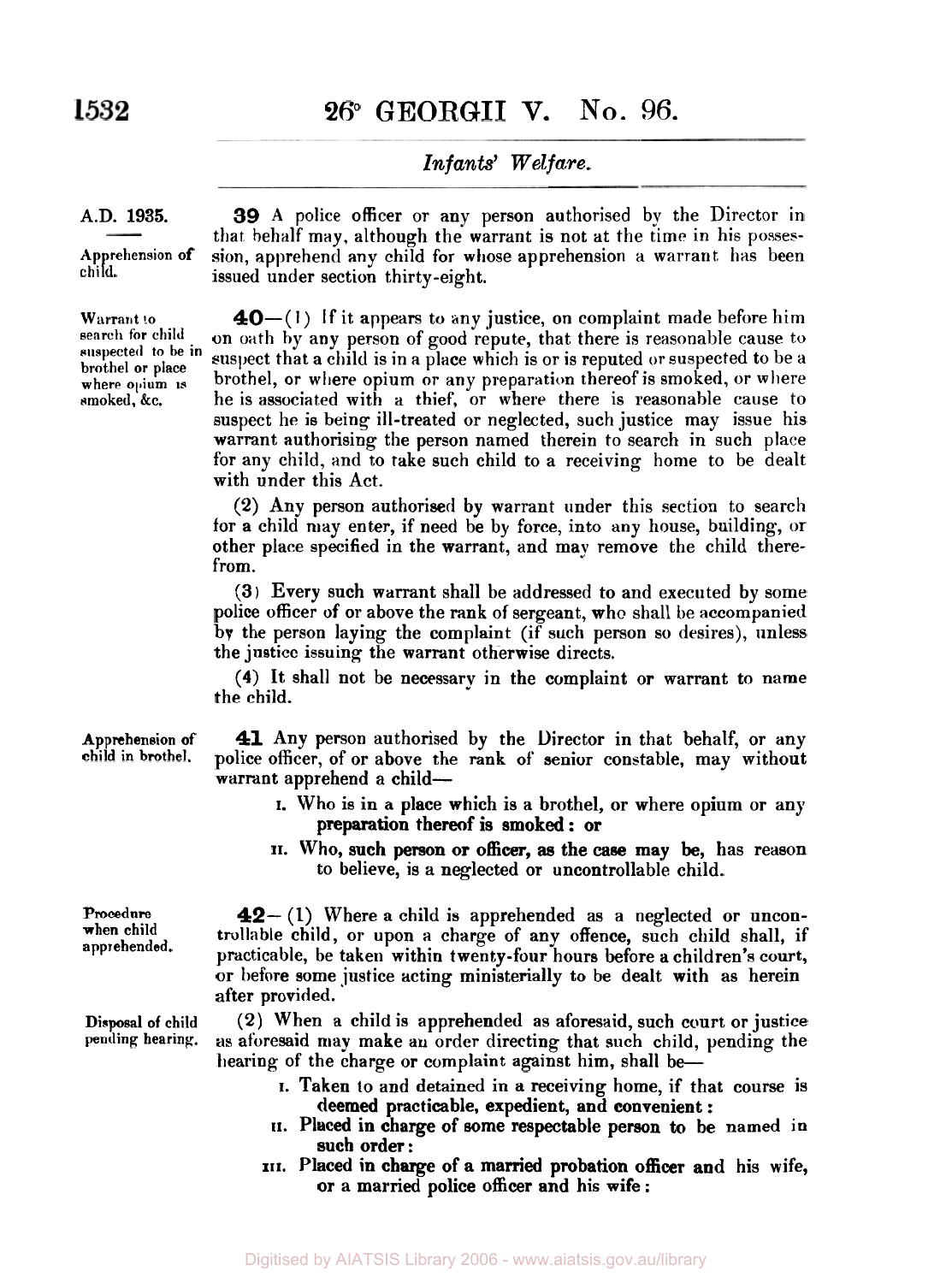- **IV.** Kept in a gaol, or in the lock-up at a police station, if the **A.D. 1935.**  charge is of so serious a nature that his safe custody is of first importance : or  $\frac{1935}{\frac{1}{2}}$
- v. Admitted to bail.

(3) A probation officer or police officer if so directed may make such arrangements, and enter into such agreements, as may be necessary for giving effect to an order under paragraph **II** of subsection **(2)** hereof, and in respect of an order under paragraph **III.** thereof he shall be entitled to be paid a reasonable sum for the keep of the child **so** placed in his charge.

as aforesaid or from any such place of detention, he may be re-arrested be **placed in gaol.**  as an absconder and placed in a gaol till the charge or complaint is dealt with by the children's court.. **(4)** If any such child escapes from the custody of any such person **Absconders may** 

(5) In any of the abovementioned cases no warrant shall be neces- **Warrant not**  sary to authorise the detention of any such child, but, if **the** right to the **necessary** to custody of any such child is called in question by habeas corpus or detain child. otherwise, it shall be sufficient to give in evidence the said order of the children's court or justice and the authority granted by the provisions of this Act to the persons abovenamed.

**43** Any person having the actual care and custody of a child may **Application** to apply to a children's court to commit the child to an institution upon **commit uncon**the ground that the child is an uncontrollable child. of section forty-two shall apply to such child as if he were a child apprehended as an uncontrollable child. The provisions trollable child.

**44**—(1) Where any child is charged before a children's court with Parent's attendbeing a neglected or uncontrollable child or with an indictable offence ance in court. or with an offence punishable on summary conviction, or when any application is made to the court with respect to any child under the provisions of section forty-three --

- **1.** The child and the parent of such child Shall be entitled to be **Parent may**  heard on his behalf either personally or by a legal practi- **appear on behalf**  tioner and may cross-examine witnesses for the prosecution of child. and examine and re-examine witnesses testifying on behalf of such child :
- **II.** If the parent of such child is not present, the court may hear **Enforcement** of the charge or application in his absence, or may order **a parent's attend**summons to be issued for the attendance of such parent ance in court by before one heaven and man adjacent that he is a full parent summons. before such court, and may adjourn the hearing of the case in the meantime: and
- neglects or refuses to attend accordingly without furnishing **to** the court a reasonable excuse, the court may order a warrant to be issued to bring him before the court at the hearing of the case, and on his arrest he may be admitted to bail on entering into recognisances, with or without sureties, to attend the court at the hearing. **III.** If the parent after being duly served with such summons By warrant.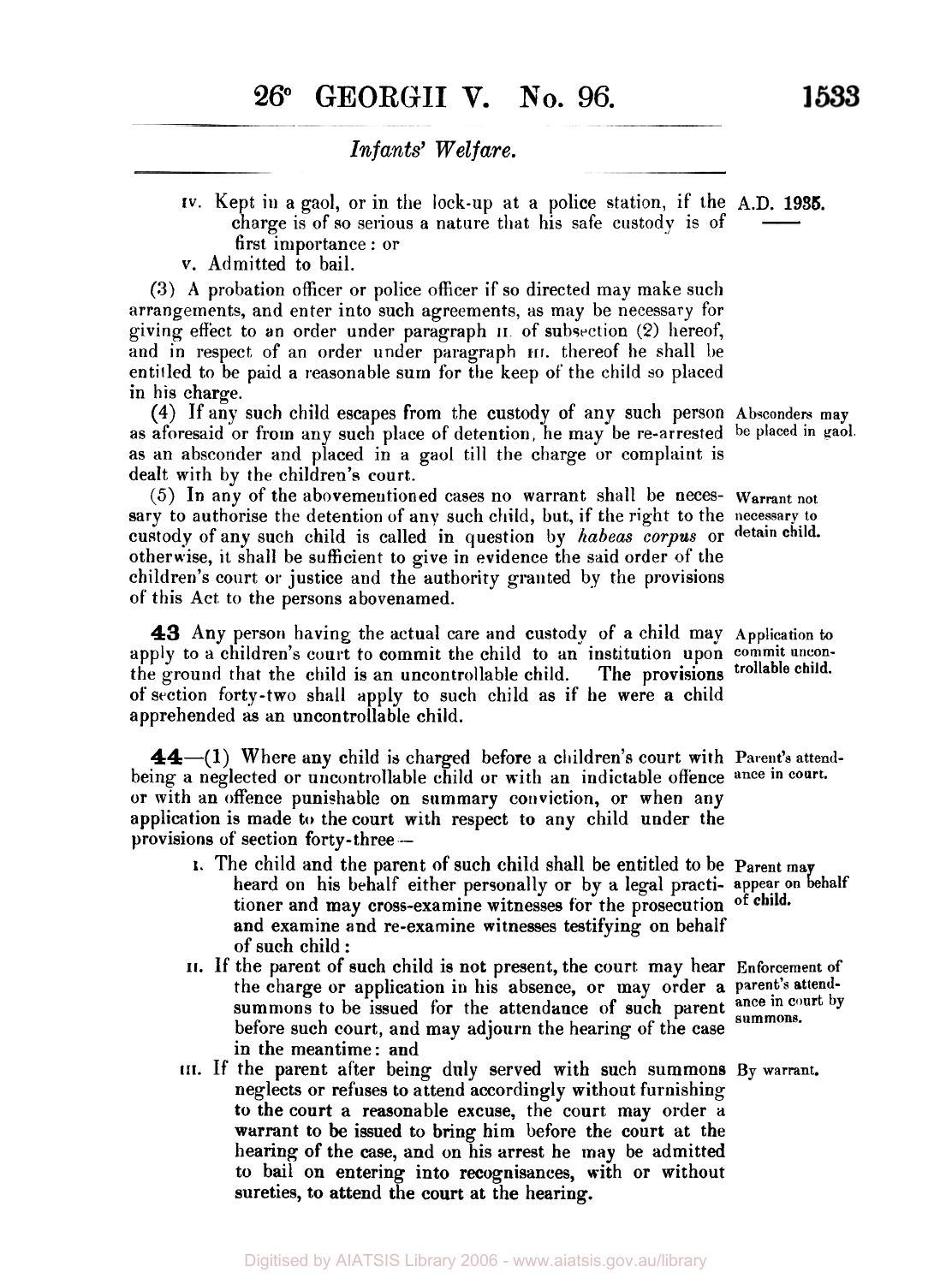# **1534 26° GEORGII V. No.** 96.

## *Infants' Welfare.*

#### **A.D. 1935.**

**Child to be present when charge heard.** 

**Power of court with respect to neglected or uncontrollable child.** 

 $\begin{array}{c} \begin{array}{c} \hline \text{.} & \text{1935.} \\ \hline \text{.} & \text{in } \text{re} \\ \text{0 to be} \\ \hline \end{array} \end{array}$ (2) A children's court shall not hear any charge against or application in respect of a child in his absence, **and,** in the event of the absence of any child at the time appointed for such hearing, the court shall adjourn the hearing, and if necessary from time to time, until the child appears or is brought before it.

> **45** If on the hearing a children's court finds that any child charged with being a neglected or uncontrollable child is a neglected or uncontrollable child, it may—

- **I.** Release the child on probation upon such terms anti conditions and for such period as the court may think fit :
- **II.** Commit the child to the care of the Department: or
- **III.** Commit the child to an institution.

Provided that, where a near relative applies for an order of committal of an uncontrollable child, the court may decline to make the order unless security is given to the satisfiction of the court tor the making of such payments **as,** in the opinion of the court, **t** he applicant is able to afford for or towards the maintenance of such child.

**Powers with respect to child liable to be summarily convicted.** 

**46-(1]** Where a child is summarily convicted by **a** children's court of an offence, other than an indictable offence, punishable by penalty or imprisonment, the court may-

- I. Release the child on probation upon such terms and conditions and for such period of time as the court may think fit :
- **II.** Commit the child to the care of the Department :
- **III.** Commit the child to an institution :
- IV. Upon convicting the child, discharge him conditionally on his entering into recognisances for **a** nominal sum with a surety or sureties to the satisfaction of the court, in such sum **as** the court thinks reasonable and proper, to appear for punishment when called upon or be of good behaviour for a term of not more than twelve months, and also, if it thinks fit, in addition, order him to pay such damages and costs or either of them as the court thinks reasonable :
- V. Adjudge the child to pay a penalty not exceeding five pounds: or
- **VI.** If the age of the child is fourteen years or over, sentence the child according to law, but in no case to a longer term of imprisonment than three months.

**(2)** When **a** sentence is imposed on *a* child under this section, the court shall forthwith transmit to the Minister a copy of the proceedings and a statement of the reasons for imposing such sentence, and the Minister may order the removal of such child **to** an institution.